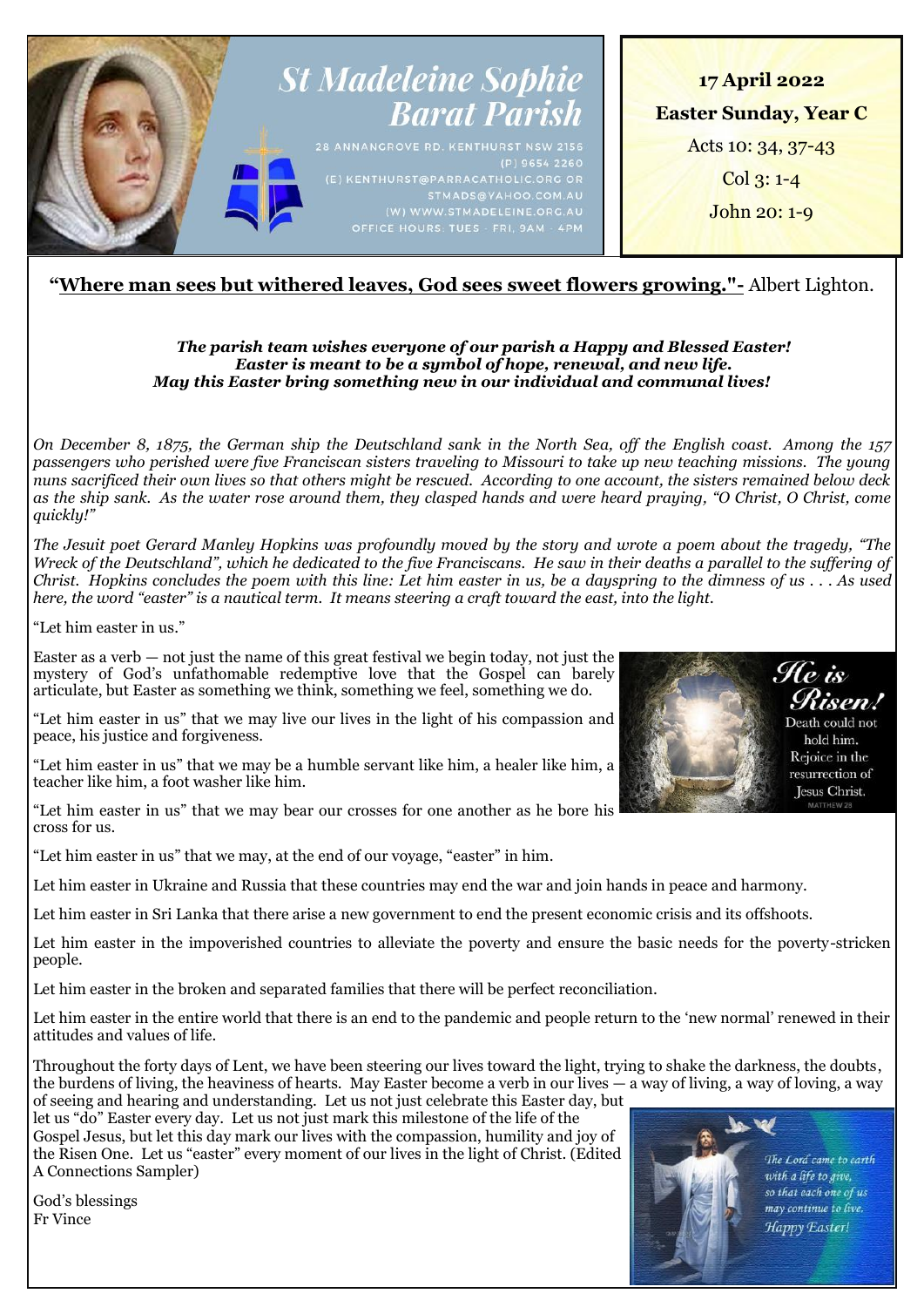# **PARISH NEV**

|  | <b>PRAYER AT ST MADS</b>         |                                                                                                                                                       |                    |  |  |
|--|----------------------------------|-------------------------------------------------------------------------------------------------------------------------------------------------------|--------------------|--|--|
|  | The Sunday Gospel<br>reflections | Tuesday at 10.30 am via Zoom. Contact Careyanne<br>0438 791 813 or careyannemoylan@hotmail.com                                                        |                    |  |  |
|  | Prayer Group                     | Wednesday after morning Mass at 10am in the St Madeleine centre                                                                                       | a journey in faitl |  |  |
|  | St Mad's Book Club               | To register contact Careyanne on careyannemoylan@hotmail.com                                                                                          |                    |  |  |
|  | <b>RCIA</b>                      | For enquires contact Fr Vincent or Parish Office                                                                                                      |                    |  |  |
|  | St Mads Care Group               | Provide parish support and care such as meals, transport, shopping and<br>assistance to members of our parish Contact Bernadette 0418 248 256         |                    |  |  |
|  | St Mads Rosary                   | Thursday after morning Mass & Monday and Wednesday nights at 7pm Via<br>Zoom: Zoom meeting ID 840 2707 2956 Contact Lydia Ceccato & Kay Brooks        |                    |  |  |
|  | <b>Baptism</b><br>Preparation    | First Saturday of the month in the St Madeleine centre: Ring/email Parish<br>office for booking 9654 2260 (Tues-Fri 10am-4 pm or stmads@yahoo.com.au) |                    |  |  |

**SOCIAL JUSTICE @ ST MAD'S** Easter Blessings to all as we seek the Risen across Creation. Renew the Earth, Stations of the Cross [www.jrsusa.org/resource/stations](http://www.jrsusa.org/resource/stations-of-the-cross-renew-the-earth/)-of-the-cross-renew-the-earth/ *Lord Jesus, today we join you in your Passion, accompanying you through your greatest trial. Grant us the courage to keep our eyes open, our ears listening, and our senses aware of what you experience. May we recognize how your Passion continues in the plight of our sisters and brothers who seek refuge during these unsettling times, fleeing violence, conflict, persecution, and environmental destruction. Amen* Dates for the diary:

Ecology and Economics Everything is Connected workshop May 24<sup>th</sup> [www.catholicreligious.org.au/ecology](http://www.catholicreligious.org.au/ecology-and-economics-theme)and-[economics](http://www.catholicreligious.org.au/ecology-and-economics-theme)-theme

 $\overline{Being}$  the Community Christ Calls Us to Be May 26-28<sup>th</sup> <https://aliveinthespirit.com.au/>

# Our condolences and prayers to

**Mrs Josephine Yesumary and her family on the loss of her husband, Isaac Santhiyapillai Mrs Ruth McLachlan and her family on the loss of her husband, Kenneth McLachlan and Mrs Maria Fuda and her family on the loss of her husband, Joe Fuda May the Faithful departed, Rest in Peace!**

# **Funeral Notice**

**Funeral of the late Kenneth McLachlan Friday, 22 April at 9.30am NOTE: no regular Mass on this day**

> **Funeral of the Late Joe Fuda Tuesday, 26 April at 10.30am**

# **Children's Liturgy**

#### **Starts: Term 2**

Held at: St Madeleine's Centre Time 10am on a Sunday to coincide with the 10am Family Mass

We look forward to welcoming you back! Deb Rankin Children's Liturgy Co-ordinator

#### **Congratulations to the newly baptised:**

**Sunday, 10 April Finley Kenny Rachel & Annabelle Balnaves**

# **Sacramental Program**

Please pray for all our children as we continue the process for **Confirmation**. Confirmation takes place on Friday, 13 May and Sunday 15 May.

Enrolment forms are available online

stmadeleine.org.au - under Sacraments for **Reconciliation** and **Holy Communion**.

All documents for Reconciliation to be dropped in at the office by Friday, 27 May Sandra m.0410 587 735 stmads.sacraments@gmail.com

#### **PARISH VOLUNTEER COORDINATORS**

**Music Coordinators:** Alexandra Mifsud, Selina Calleia & Joan Sattler **Junior Ministers Coordinator:** Maree McNeil **Children's Liturgy Coordinator:** Deb Rankin **Baptism Preparation**: Angelique Easton **RCIA Coordinator**: Steve Fry **Playgroup Coordinator:** 

**SRE Coordinator:** Maureen Jones **Friendship Group**: Jenny Puleo **Ministry to the Nursing Homes Coordinator:**  Suzanne Kingston-Hunt **Adult Faith Formation:** Careyanne Moylan **Property Maintenance Manager:** Rick Jones **Piety Shop**: Sandra Tabone

# **Planned Giving Program**

On behalf of the Parish Community, I would like to thank you so much for your ongoing support, which has been very vital to keep our Parish going strong. You can drop off the envelopes at the parish office or you can do it electronically to: **Account Name : Kenthurst Catholic Church BSB : 067950 Account Number : 00000388**

**Parishioners wishing to donate or pledge their giving via direct debit, please pick up the form at the church and submit to Fr Vincent after completion**

**Thank you for your generosity!**

**LAST WEEK'S COLLECTIONS:** 1st Collection (for Diocese) = \$1,442.30 2nd Collection (for Parish)<br>Envelopes = \$885 Loose = \$1,285  $Envelopes = $885$ Avg weekly Credit cards, direct debit \$1,855.76

# *PARISH PRAYER REQUESTS:*

*For the dearly departed:* John, Phylis & Walter de la Hoyde, Christy & Breda Sherlock, Martin Mileto, Michele Vaccarella, Norman & Chahida Hajje, Sheaddy & Chahide Hajje, Hanna & Raymond Chiha, Betty & Mary Merhi, George Hajje, Joe & Adel Abraham, Annamaria Spina 'Mary', Giuseppina & Giovanni Scarpin, Olive & Harold Burns, Giovanni Battista, Giovanni Maria Luca, Mary Cumbo, Jessica King, Daad Antonios Khoury Harb, David Jurd, Daniel Francis Doyle, Erminia Vumbaca, Raymond Caruana, Francesco & Filomena Corcoglioniti, Giuseppe & Caterina Musso, June Brennen, R.Eugenio Loccisno, M.Teresa & Pasquale Loccisano, L.Pietro & Giorgio Fudo, Giusseppino & Rosa Murdoca, Rita Franceschina, Eriberto Adan, Giuseppe Musso, Benito Sabellano, Cescilita Villavert, Thomas Farrell , Vicky Caruana, Theresa Alphones, Karen Draddy, Elizabeth Graby, Thea Crowe, James D'arcy, Keith Okey, Marguerita Rigby, Michele Vacearella, Pablito Corpuz, Feliciana Sabellano

*Please pray for the sick:* Joseph Spina, John Dal Ben and Jennifer Burgess

*If you would like someone to be included among these requests, please let us know by email, phone call, or by dropping a note in the locked box outside the parish office.*

> **Altar Linen Coordinator:** Catherine Diekman **Parish Council Chair**: Patrick Tuttle **Finance Committee Chair**: Carl Mathias **Welcomers Coordinator:**





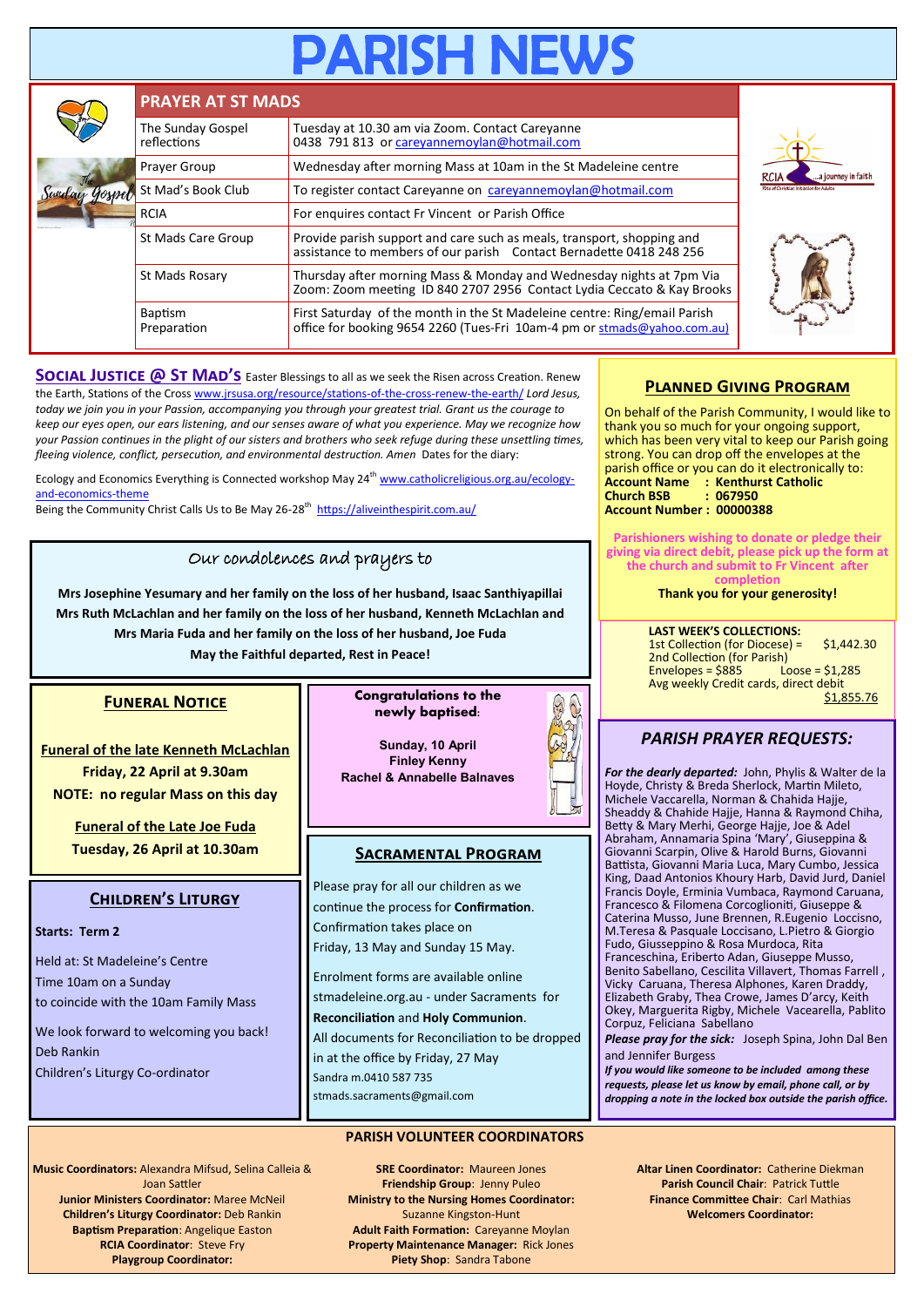### **PARISH TEAM Parish Priest**

Rev Vincent Savarimuthu

**Deacon** Michael Tan

**Parish Secretaries** Sandra De Nardi Susie Lee

**Sacramental Coordinator** Sandra De Nardi

**St Madeleine's Primary School** Phone: 9654 6751 Principal: Mrs Barbara Young

> **Marian College** Phone: 9654 6700 Principal: Dr Gavin Hays

# **PARISH SERVICES**

**Weekend Masses**: Saturday 5.30pm Sunday 8:00am, 10:00 am, 5.30pm

**Children's Liturgy** TBA **Weekday Masses** 

9:15 - Tuesdays to Fridays 9:45—10:15 Fridays - Adoration **Prayer Group:** Wednesdays after the

9.15 am Mass

**Reconciliation:** Saturday 5.00pm **Baptisms:** Every Sunday at 11:20 (Must make a booking) **Weddings:** By appointment

**St Bernadette Feast Day: 19 April**



In less than 40 years,

Gianna Beretta Molla became a pediatric physician, a wife, a mother and a saint! She was born in Magenta near Milano, the tenth of Alberto and Maria Beretta's 13 children. An active member of the St. Vincent de Paul Society and a leader in the Catholic Action movement, Gianna also enjoyed skiing and mountain climbing. She earned degrees in medicine and surgery from the University of Pavia, eventually specializing in pediatrics. In 1952, Gianna opened a clinic in the small town of Mesero, where she met engineer Pietro Molla. Shortly before their 1955 marriage, Gianna wrote to Pietro: "Love is the most beautiful sentiment that the Lord has put into the soul of men and women." In the next four years the Mollas had three children: Pierluigi, Mariolina, and Laura. Two pregnancies following ended in miscarriage. Early in her final pregnancy, doctors discovered that Gianna had both a child and a tumor in her uterus. She allowed the surgeons to remove the tumor but not to perform the complete hysterectomy that they recommended, which would have killed the child. Seven months later in April 1962, Gianna Emanuela Molla was born at the hospital in Monza, but post-operative complications resulted in an infection for her mother. The following week Gianna Molla died at home, and was buried in the cemetery of Mesero. Gianna Emanuela went on to become a physician herself. Gianna Beretta Molla was beatified in 1994 and canonized 10 years later. Her liturgical feast is celebrated on April 28.

**Caritas Project Compassion 2022** 

**Kindly bring back the Project Compassion box and set of envelopes this weekend.**

> **Your generous contribution to support vulnerable people around the world is much appreciated!**

> > Stay in touch through our parish Facebook page:

> > > [https://www.facebook.com/St](https://www.facebook.com/St-Madeleine-Sophie-Barat-Parish-172182352871811/)-Madeleine-



#### **Position Vacant**

Administrative Support Coordinator – Diocese of Parramatta More details at: [parracatholic.org/employment](http://parracatholic.org/employment)

# **Diocesan "Laudato Si' Action Campaign" Launch: 22 April**

On Friday 22 April, the annual Earth Day, the Diocese of Parramatta

will respond to the *cry of the earth and the cry of the poor* by launching a Diocesan "Laudato Si' Action Campaign". Via a video message, Bishop Vincent Long OFM Conv will invite all Catholic parishes, schools, families, and organisations across the Diocese to participate. Please visit [parracatholic.org/](http://parracatholic.org/laudatosi) [laudatosi](http://parracatholic.org/laudatosi) from 22 April to download the launch video and for further information.

# **Marriage Preparation Courses in 2022**

Getting married in 2022? Let the Diocese of Parramatta help you prepare. Visit [www.parracatholic.org/](http://www.parracatholic.org/pmp) [pmp](http://www.parracatholic.org/pmp) to view weekend course dates, to book and pay. An online preparation called *SmartLoving* can also be booked via the website. For more information, email [met@parracatholic.org](mailto:met@parracatholic.org) or phone Karin on 0403 305 431 or Marisa on 0412 280 017.

# **World Meeting of Families: 22-26 June 2022**

Every three years since 1994, the Church has celebrated the World Meeting of Families in a different city of the world. In 2022 the event will be hosted by the Diocese of Rome with Pope Francis leading special celebrations. However, the Holy Father has also asked that the World Meeting of Families be celebrated concurrently in every diocese of the world in 2022. The idea is for families to gather locally in Parishes and/or Deaneries and explore and celebrate the theme of "Family love: a vocation and a path to holiness". Stay tuned for exciting opportunities to participate with the Diocese of Parramatta in 2022.

# **Dr Laurie Woods Gospel Study Series: Starting 29 April**

All are invited to join the Confraternity of Christian Doctrine (CCD) for catechesis on the Gospel of St Luke with Dr Laurie Woods over 5 Fridays starting 29 April. The sessions will be held from 10am to 2pm at the Bishop Bede Heather Centre (formerly the IFM), Blacktown. To RSVP, please contact [ccassar.ccdparra@hotmail.com](mailto:ccassar.ccdparra@hotmail.com)

# **Social Justice COVID-19 Food and Toiletries Drive**

Under the remaining influence of the COVID-19 pandemic, Jesuit Refugee Service (JRS) and House of Welcome (HoW) cannot receive physical food and toiletry donations. However, many refugee families are still relying on their foodbanks or the provision of food vouchers. In this difficult time, please support JRS and HoW with a cash donation if you can. Find more information at [parracatholic.org/](http://parracatholic.org/diocesanfooddrive) [diocesanfooddrive](http://parracatholic.org/diocesanfooddrive) or call JRS on (02) 9356 3888 or HoW on (02) 9727 9290.

*https://www.franciscanmedia.org/saint-of-the-day*

*We respectfully acknowledge the Traditional Owners and Custodians of this country on which we worship*

# **St Mads Laudato Si Circle**



**A Laudato Si' Circle** is a small group of people who gather to be rooted in prayer, reflection on lifestyle, and communal action

Join us as we journey together to implement the Laudato Si Platform in our community. Meet for prayer, reflection, action.

**When: 20 April**

**Time: 7pm**

Zoom Meeting ID: 895 1620 0459

Careyanne Moylan 0438791813

Sue Martin 0432716577

To get started reading, you can find a free PDF version of Laudato Si' here: https://w2.vatican.va/content/dam/ francesco/pdf/encyclicals/documents/ papa-francesco\_20150524\_enciclicalaudato-si\_en.pdf